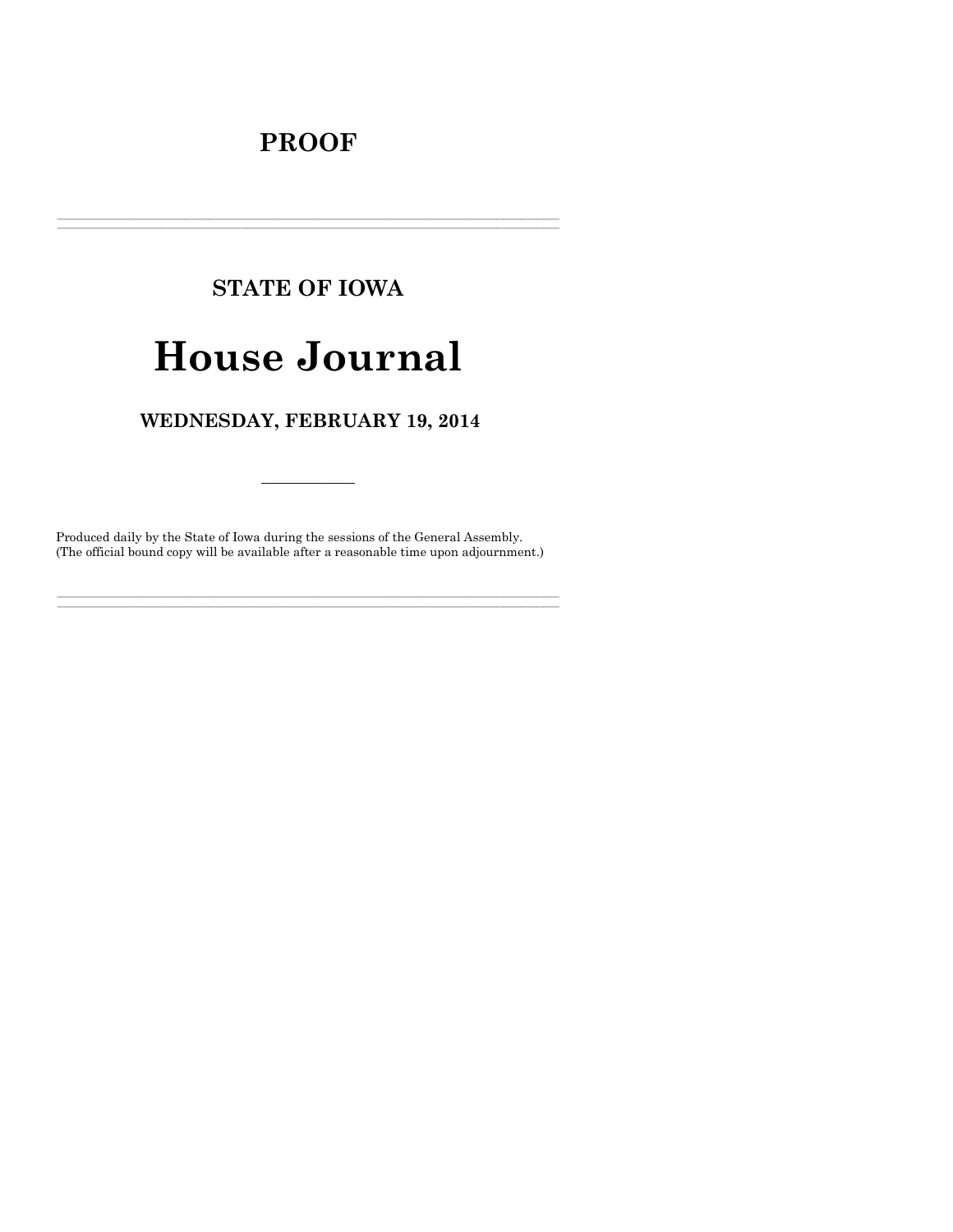## **JOURNAL OF THE HOUSE**

Thirty-eighth Calendar Day - Twenty-sixth Session Day

Hall of the House of Representatives Des Moines, Iowa, Wednesday, February 19, 2014

The House met pursuant to adjournment at 8:35 a.m., Speaker Paulsen in the chair.

Prayer was offered by the Most Reverend Michael Jackels, Archbishop of the Diocese of Dubuque. He was the guest of Representatives Dunkel of Dubuque County and Hein of Jones County.

#### PLEDGE OF ALLEGIANCE

The Pledge of Allegiance was led by Dzenita Osmanbegovic, Minority Leader's Page from Urbandale.

The Journal of Tuesday, February 18, 2014, was approved.

#### INTRODUCTION OF BILLS

**[House File 2313,](http://coolice.legis.iowa.gov/Cool-ICE/default.asp?Category=billinfo&Service=Billbook&frame=1&GA=85&hbill=HF2313)** by Hunter, a bill for an act relating to the possession and distribution of marijuana, and providing penalties.

Read first time and referred to committee on **Public Safety.**

**House [File 2314,](http://coolice.legis.iowa.gov/Cool-ICE/default.asp?Category=billinfo&Service=Billbook&frame=1&GA=85&hbill=HF2314)** by Deyoe, a bill for an act providing for the reclassification and recalculation of assessments for land located within a drainage district.

Read first time and referred to committee on **Agriculture.**

**[House File 2315,](http://coolice.legis.iowa.gov/Cool-ICE/default.asp?Category=billinfo&Service=Billbook&frame=1&GA=85&hbill=HF2315)** by Wessel-Kroeschell, a bill for an act relating to the obtaining of a copy of an original birth certificate by an adult adoptee, and providing for fees.

Read first time and referred to committee on **Human Resources.**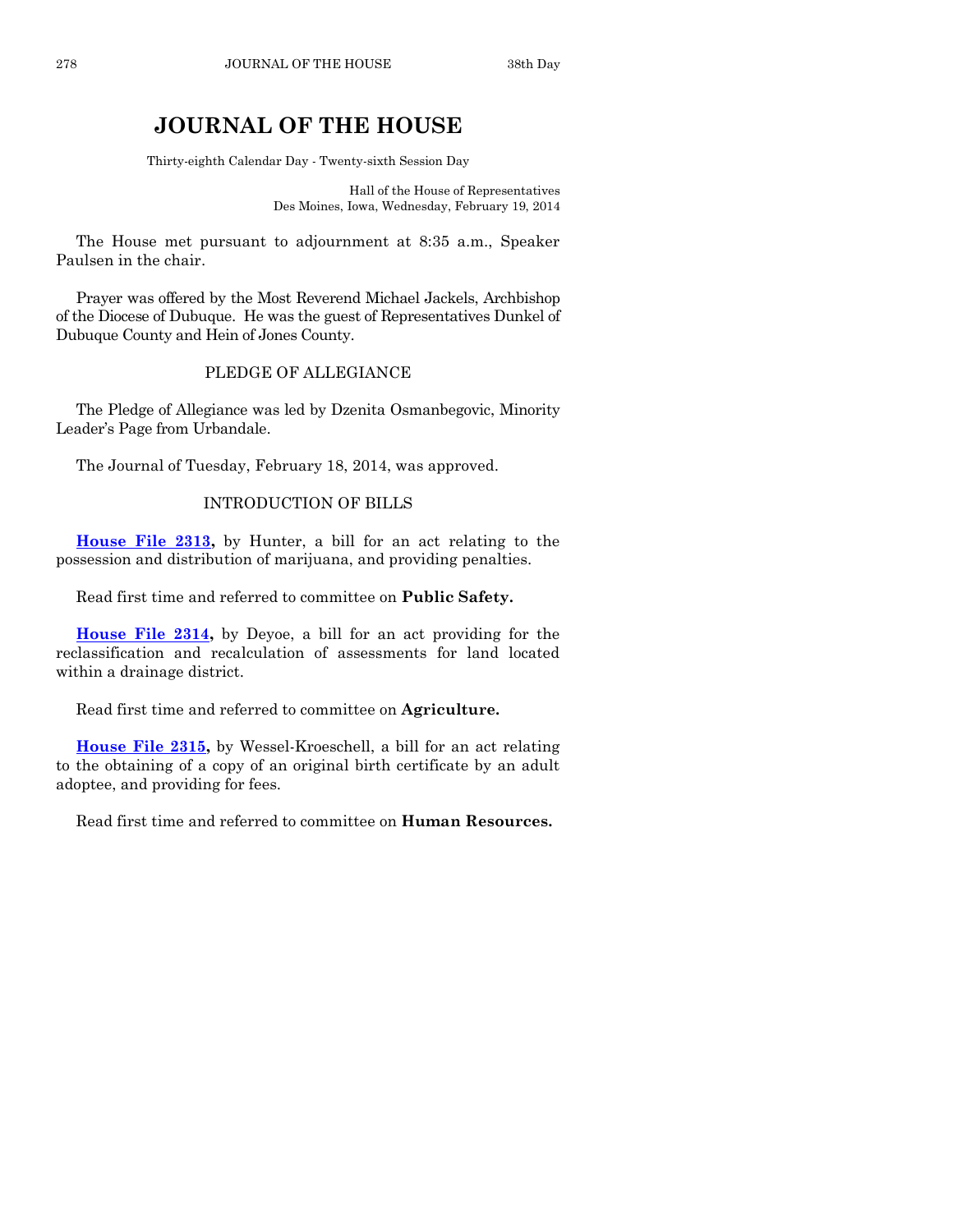**[House File 2316,](http://coolice.legis.iowa.gov/Cool-ICE/default.asp?Category=billinfo&Service=Billbook&frame=1&GA=85&hbill=HF2316)** by committee on Veterans Affairs, a bill for an act relating to workforce services for veterans and making appropriations.

Read first time and referred to committee on **Appropriations.**

**[House File 2317,](http://coolice.legis.iowa.gov/Cool-ICE/default.asp?Category=billinfo&Service=Billbook&frame=1&GA=85&hbill=HF2317)** by committee on Veterans Affairs, a bill for an act appropriating funds to the home ownership assistance program for military members.

Read first time and referred to committee on **Appropriations.**

**[House File 2318,](http://coolice.legis.iowa.gov/Cool-ICE/default.asp?Category=billinfo&Service=Billbook&frame=1&GA=85&hbill=HF2318)** by Stutsman, a bill for an act relating to the recording of certain instruments affecting real estate and including applicability provisions.

Read first time and referred to committee on **Judiciary.**

**[House File 2319,](http://coolice.legis.iowa.gov/Cool-ICE/default.asp?Category=billinfo&Service=Billbook&frame=1&GA=85&hbill=HF2319)** by committee on Veterans Affairs, a bill for an act relating to professional and occupational licensure of veterans and the spouses of veterans.

Read first time and referred to committee on **State Government.**

**[House File 2320,](http://coolice.legis.iowa.gov/Cool-ICE/default.asp?Category=billinfo&Service=Billbook&frame=1&GA=85&hbill=HF2320)** by Stutsman and Kaufmann, a bill for an act related to the storage of voter registration applications.

Read first time and referred to committee on **State Government.**

**[House File 2321,](http://coolice.legis.iowa.gov/Cool-ICE/default.asp?Category=billinfo&Service=Billbook&frame=1&GA=85&hbill=HF2321)** by Kearns, a bill for an act relating to commercial and property tax replacement payments and including effective date and applicability provisions.

Read first time and referred to committee on **Ways and Means.**

**[House File 2322,](http://coolice.legis.iowa.gov/Cool-ICE/default.asp?Category=billinfo&Service=Billbook&frame=1&GA=85&hbill=HF2322)** by Thomas and Bearinger, a bill for an act providing for certain moneys generated from the corporate income tax, including by providing for the transfer of such moneys to an Iowa conservation, outdoor recreation, and economy fund and the allocation from that fund to specific funds relating to soil and water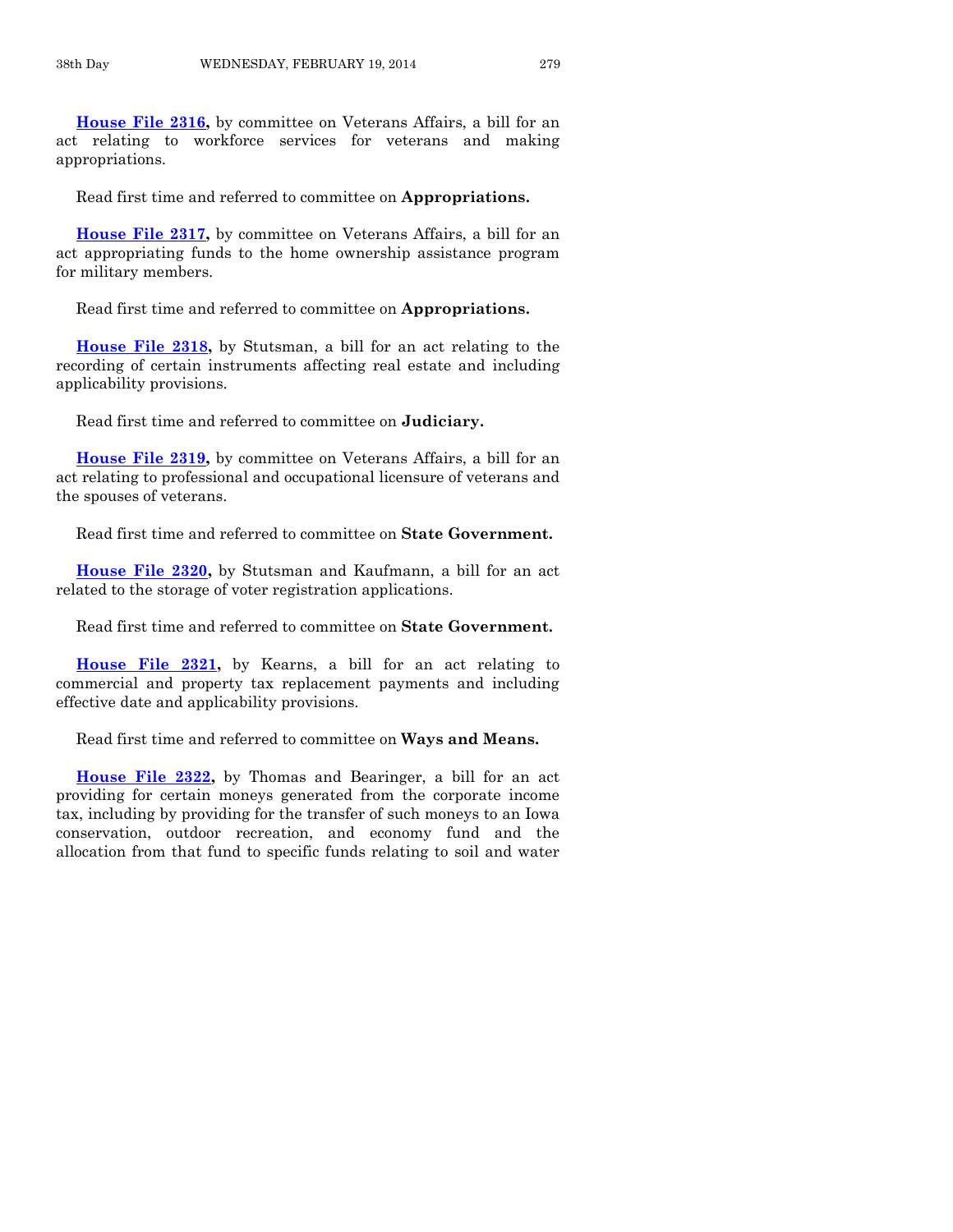conservation, natural resources, and the environment and making appropriations.

Read first time and referred to committee on **Ways and Means.**

**[House File 2323,](http://coolice.legis.iowa.gov/Cool-ICE/default.asp?Category=billinfo&Service=Billbook&frame=1&GA=85&hbill=HF2323)** by Cownie, a bill for an act reducing the individual income tax rates and including effective date and applicability provisions.

Read first time and referred to committee on **Ways and Means.**

**[House File 2324,](http://coolice.legis.iowa.gov/Cool-ICE/default.asp?Category=billinfo&Service=Billbook&frame=1&GA=85&hbill=HF2324)** by committee on Commerce, a bill for an act relating to consumer lending transactions by modifying provisions applicable to certain loan charges and modifying designated monetary limits specified in the consumer credit code.

Read first time and placed on the **calendar.**

**[House File 2325,](http://coolice.legis.iowa.gov/Cool-ICE/default.asp?Category=billinfo&Service=Billbook&frame=1&GA=85&hbill=HF2325)** by committee on Judiciary, a bill for an act relating to certain corporations organized prior to July 1, 1971, by eliminating requirements relating to publication.

Read first time and placed on the **calendar.**

**[House File 2326,](http://coolice.legis.iowa.gov/Cool-ICE/default.asp?Category=billinfo&Service=Billbook&frame=1&GA=85&hbill=HF2326)** by committee on Judiciary, a bill for an act relating to payments from the indigent defense fund by the state public defender, and providing penalties.

Read first time and placed on the **calendar.**

**[House File 2327,](http://coolice.legis.iowa.gov/Cool-ICE/default.asp?Category=billinfo&Service=Billbook&frame=1&GA=85&hbill=HF2327)** by committee on Judiciary, a bill for an act requiring recording of claims involving mineral rights in real estate owned by another person and providing for loss of mineral rights if a claim is not timely recorded.

Read first time and placed on the **calendar.**

**[House File 2328,](http://coolice.legis.iowa.gov/Cool-ICE/default.asp?Category=billinfo&Service=Billbook&frame=1&GA=85&hbill=HF2328)** by committee on Commerce, a bill for an act relating to matters under the purview of the credit union division of the department of commerce, and including effective date provisions.

Read first time and placed on the **calendar.**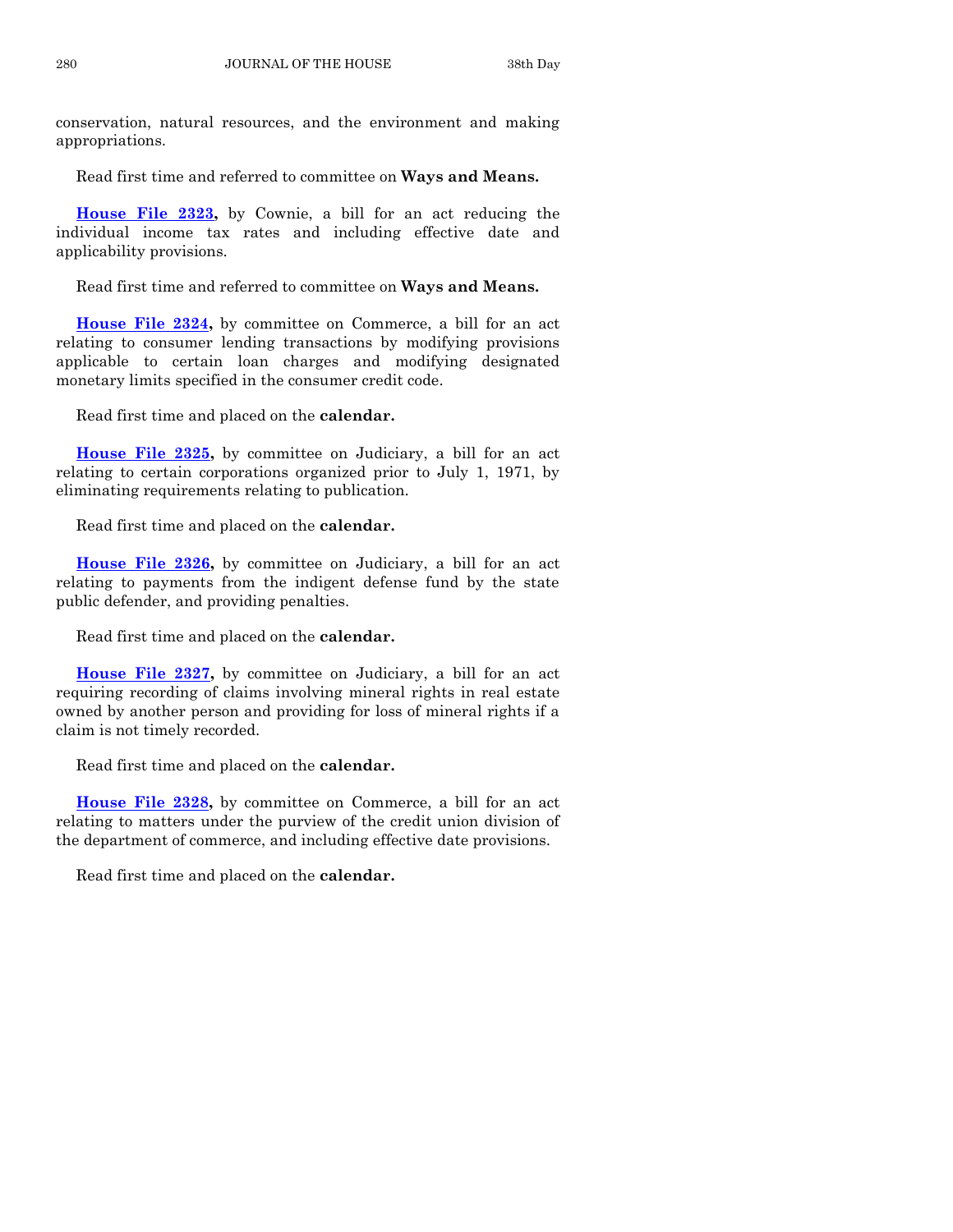#### RULE 57 SUSPENDED

Upmeyer of Cerro Gordo asked and received unanimous consent to suspend Rule 57, relating to committee notice and agenda, for a meeting of the committee on Commerce and committee on Education to meet today at 11:30 a.m.

On motion by Upmeyer of Cerro Gordo, the House was recessed at 8:43 a.m., until 4:00 p.m.

#### AFTERNOON SESSION

The House reconvened at 5:07 p.m., Speaker Paulsen in the chair.

#### INTRODUCTION OF BILLS

**[House File 2329,](http://coolice.legis.iowa.gov/Cool-ICE/default.asp?Category=billinfo&Service=Billbook&frame=1&GA=85&hbill=HF2329)** by committee on Commerce, a bill for an act relating to and providing for the facilitation of broadband access in unserved or underserved areas of the state, including a property tax exemption for broadband infrastructure, and making appropriations.

Read first time and referred to committee on **Ways and Means.**

**[House File 2330,](http://coolice.legis.iowa.gov/Cool-ICE/default.asp?Category=billinfo&Service=Billbook&frame=1&GA=85&hbill=HF2330)** by committee on Commerce, a bill for an act relating to matters under the purview of the utilities division of the department of commerce.

Read first time and placed on the **calendar.**

**[House File 2331,](http://coolice.legis.iowa.gov/Cool-ICE/default.asp?Category=billinfo&Service=Billbook&frame=1&GA=85&hbill=HF2331)** by committee on Judiciary, a bill for an act relating to the authority of cities to regulate and restrict the occupancy of residential rental property.

Read first time and placed on the **calendar.**

**[House File 2332,](http://coolice.legis.iowa.gov/Cool-ICE/default.asp?Category=billinfo&Service=Billbook&frame=1&GA=85&hbill=HF2332)** by committee on Transportation, a bill for an act relating to the licensing of vehicle recyclers and defining the term "scrapping".

Read first time and placed on the **calendar.**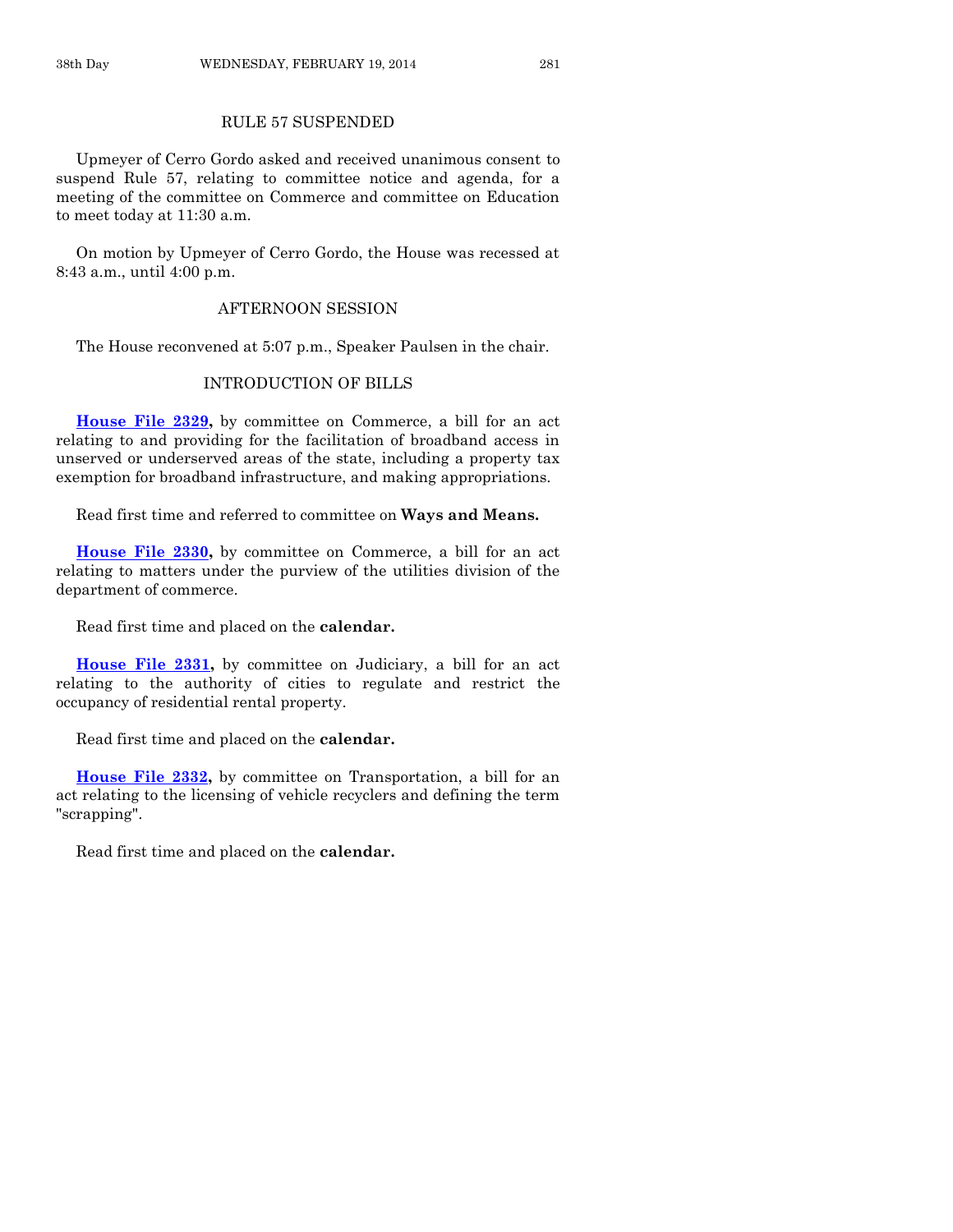**[House File 2333,](http://coolice.legis.iowa.gov/Cool-ICE/default.asp?Category=billinfo&Service=Billbook&frame=1&GA=85&hbill=HF2333)** by committee on Commerce, a bill for an act relating to unclaimed life insurance death benefits, providing penalties, and including effective date provisions.

Read first time and placed on the **calendar.**

**[House File 2334,](http://coolice.legis.iowa.gov/Cool-ICE/default.asp?Category=billinfo&Service=Billbook&frame=1&GA=85&hbill=HF2334)** by committee on Education, a bill for an act relating to professional development services for elementary teachers to improve students' literacy skills.

Read first time and placed on **the calendar.**

**[House File 2335,](http://coolice.legis.iowa.gov/Cool-ICE/default.asp?Category=billinfo&Service=Billbook&frame=1&GA=85&hbill=HF2335)** by Lundby, Staed, Riding, Kearns, Jacoby, Ourth, Forbes, Stutsman, Winckler, Wessel-Kroeschell, Heddens, T. Olson, and Berry, a bill for an act creating a spay and neuter fund, and making an appropriation.

Read first time and referred to committee on **Appropriations.**

**[House File 2336,](http://coolice.legis.iowa.gov/Cool-ICE/default.asp?Category=billinfo&Service=Billbook&frame=1&GA=85&hbill=HF2336)** by Kajtazovic, a bill for an act providing for the establishment of a net metering program applicable to rate-regulated electric utilities, and including effective date provisions.

Read first time and referred to committee on **Commerce.**

**[House File 2337,](http://coolice.legis.iowa.gov/Cool-ICE/default.asp?Category=billinfo&Service=Billbook&frame=1&GA=85&hbill=HF2337)** by Hanson, Murphy, and Staed, a bill for an act requiring motor fuel dealers to assist disabled individuals obtaining motor fuel from motor fuel pumps, and providing penalties.

Read first time and referred to committee on **Commerce.**

**[House File 2338,](http://coolice.legis.iowa.gov/Cool-ICE/default.asp?Category=billinfo&Service=Billbook&frame=1&GA=85&hbill=HF2338)** by Lundby, Hanson, Murphy, Wessel-Kroeschell, and T. Olson, a bill for an act relating to the use of permeable paving and reservoir retention systems in the construction of certain parking lots.

Read first time and referred to committee on **Environmental Protection.**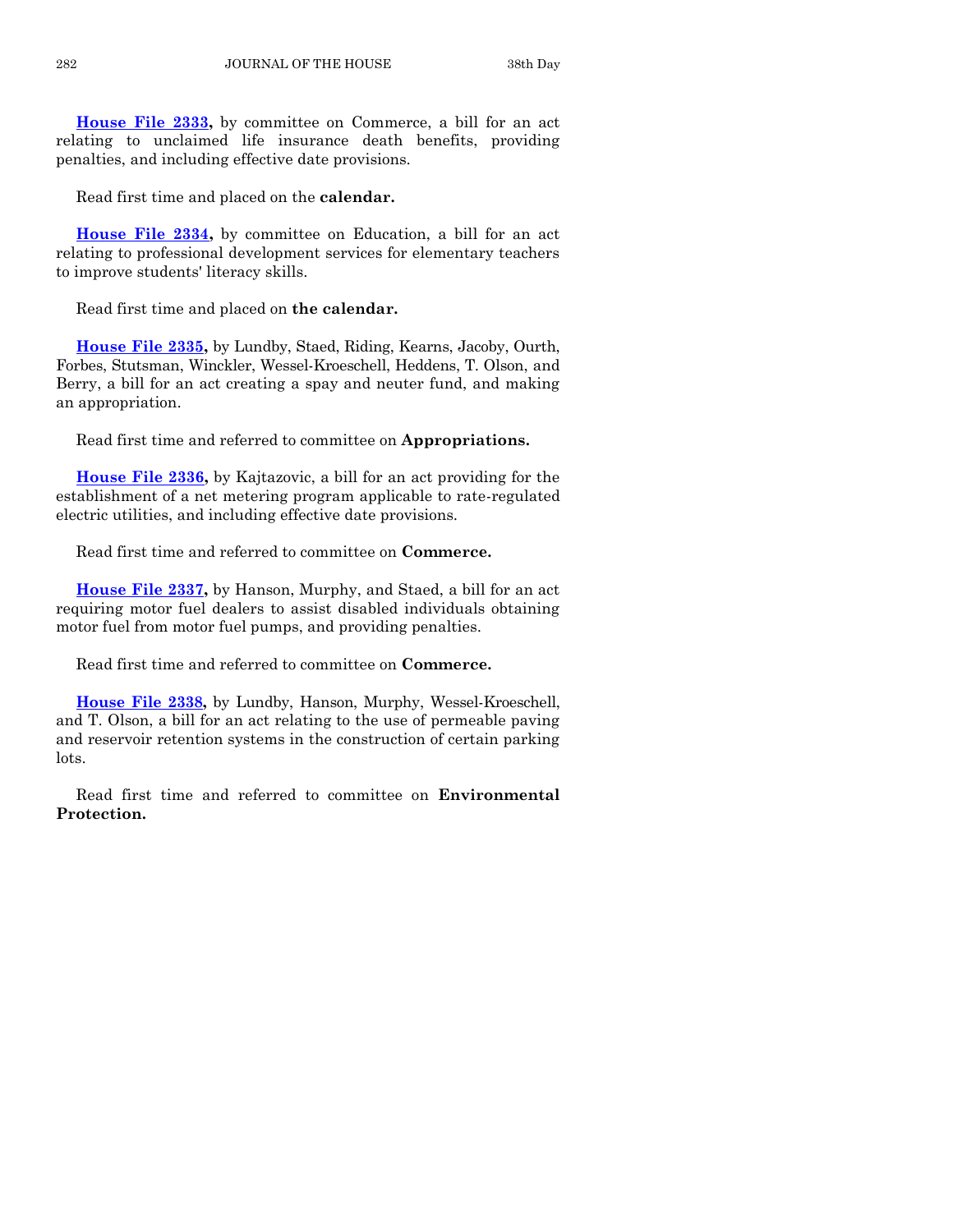**[House File 2339,](http://coolice.legis.iowa.gov/Cool-ICE/default.asp?Category=billinfo&Service=Billbook&frame=1&GA=85&hbill=HF2339)** by Kajtazovic, a bill for an act to prohibit employers from seeking access to certain online personal employee information.

Read first time and referred to committee on **Labor.**

**[House File 2340,](http://coolice.legis.iowa.gov/Cool-ICE/default.asp?Category=billinfo&Service=Billbook&frame=1&GA=85&hbill=HF2340)** by Hein, a bill for an act relating to benefited recreational lake districts, water quality districts, and combined recreational lake and water quality districts and including effective date and retroactive applicability provisions.

Read first time and referred to committee on **Ways and Means.**

#### HOUSE STUDY BILL COMMITTEE ASSIGNMENTS

#### **[H.S.B. 660](http://coolice.legis.iowa.gov/Cool-ICE/default.asp?Category=billinfo&Service=Billbook&frame=1&GA=85&hbill=HSB660) Local Government**

Relating to county financing of certain projects by modifying provisions relating to authorization procedures for certain county projects.

#### **[H.S.B. 661](http://coolice.legis.iowa.gov/Cool-ICE/default.asp?Category=billinfo&Service=Billbook&frame=1&GA=85&hbill=HSB661) Transportation**

Relating to the rate of the excise tax on motor fuel and certain special fuel used in motor vehicles.

#### **[H.S.B. 662](http://coolice.legis.iowa.gov/Cool-ICE/default.asp?Category=billinfo&Service=Billbook&frame=1&GA=85&hbill=HSB662) Transportation**

Relating to the operation of all-terrain vehicles on highways, and making penalties applicable.

#### **[H.S.B. 663](http://coolice.legis.iowa.gov/Cool-ICE/default.asp?Category=billinfo&Service=Billbook&frame=1&GA=85&hbill=HSB663) Transportation**

Relating to the taxation of fuel used in motor vehicles, and including effective date provisions.

#### **[H.S.B. 664](http://coolice.legis.iowa.gov/Cool-ICE/default.asp?Category=billinfo&Service=Billbook&frame=1&GA=85&hbill=HSB664) Transportation**

Relating to testing requirements for a class M driver's license or a motorcycle endorsement on a driver's license, and including effective date provisions.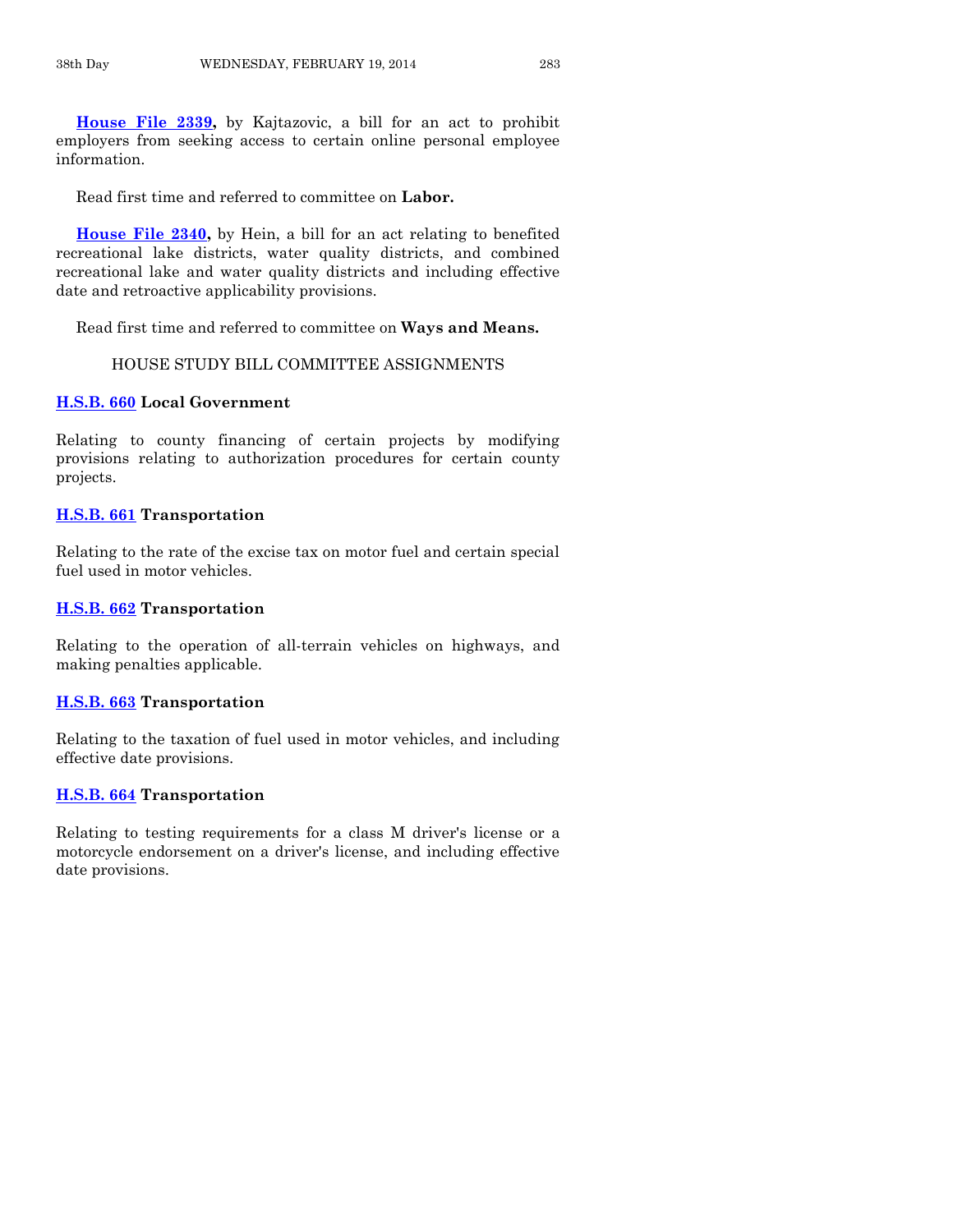#### SUBCOMMITTEE ASSIGNMENTS

#### **[House File 2223](http://coolice.legis.iowa.gov/Cool-ICE/default.asp?Category=billinfo&Service=Billbook&frame=1&GA=85&hbill=HF2223)**

Appropriations: Dolecheck, Chair; Dunkel and Worthan.

#### **[House File 2239](http://coolice.legis.iowa.gov/Cool-ICE/default.asp?Category=billinfo&Service=Billbook&frame=1&GA=85&hbill=HF2239)**

Appropriations: Drake, Chair; Highfill and Jacoby.

#### **[House File 2240](http://coolice.legis.iowa.gov/Cool-ICE/default.asp?Category=billinfo&Service=Billbook&frame=1&GA=85&hbill=HF2240)**

Appropriations: Drake, Chair; Highfill and Jacoby.

#### **[House File 2244](http://coolice.legis.iowa.gov/Cool-ICE/default.asp?Category=billinfo&Service=Billbook&frame=1&GA=85&hbill=HF2244)**

Education: L. Miller, Chair; Gaines and Stanerson.

#### **[House File 2246](http://coolice.legis.iowa.gov/Cool-ICE/default.asp?Category=billinfo&Service=Billbook&frame=1&GA=85&hbill=HF2246)**

Education: L. Miller, Chair; Byrnes and Cohoon.

#### **[House File 2248](http://coolice.legis.iowa.gov/Cool-ICE/default.asp?Category=billinfo&Service=Billbook&frame=1&GA=85&hbill=HF2248)**

Education: L. Miller, Chair; Rogers and Staed.

#### **[House File 2291](http://coolice.legis.iowa.gov/Cool-ICE/default.asp?Category=billinfo&Service=Billbook&frame=1&GA=85&hbill=HF2291)**

Appropriations: Heaton, Chair; Jacoby and Soderberg.

#### **[House File 2307](http://coolice.legis.iowa.gov/Cool-ICE/default.asp?Category=billinfo&Service=Billbook&frame=1&GA=85&hbill=HF2307)**

Human Resources: Forristall, Chair; Fry and Hunter.

#### **[House File 2315](http://coolice.legis.iowa.gov/Cool-ICE/default.asp?Category=billinfo&Service=Billbook&frame=1&GA=85&hbill=HF2315)**

Human Resources: L. Miller, Chair; Bacon and Dawson.

#### **[Senate File 2110](http://coolice.legis.iowa.gov/Cool-ICE/default.asp?Category=billinfo&Service=Billbook&frame=1&GA=85&hbill=SF2110)**

Appropriations: Watts, Chair; Bearinger and Highfill.

#### HOUSE STUDY BILL SUBCOMMITTEE ASSIGNMENTS

#### **[House Study Bill 660](http://coolice.legis.iowa.gov/Cool-ICE/default.asp?Category=billinfo&Service=Billbook&frame=1&GA=85&hbill=HSB660)**

Local Government: Hanusa, Chair; Gaskill and Rayhons.

#### **[House Study Bill 662](http://coolice.legis.iowa.gov/Cool-ICE/default.asp?Category=billinfo&Service=Billbook&frame=1&GA=85&hbill=HSB662)**

Transportation: Moore, Chair; Kaufmann and Riding.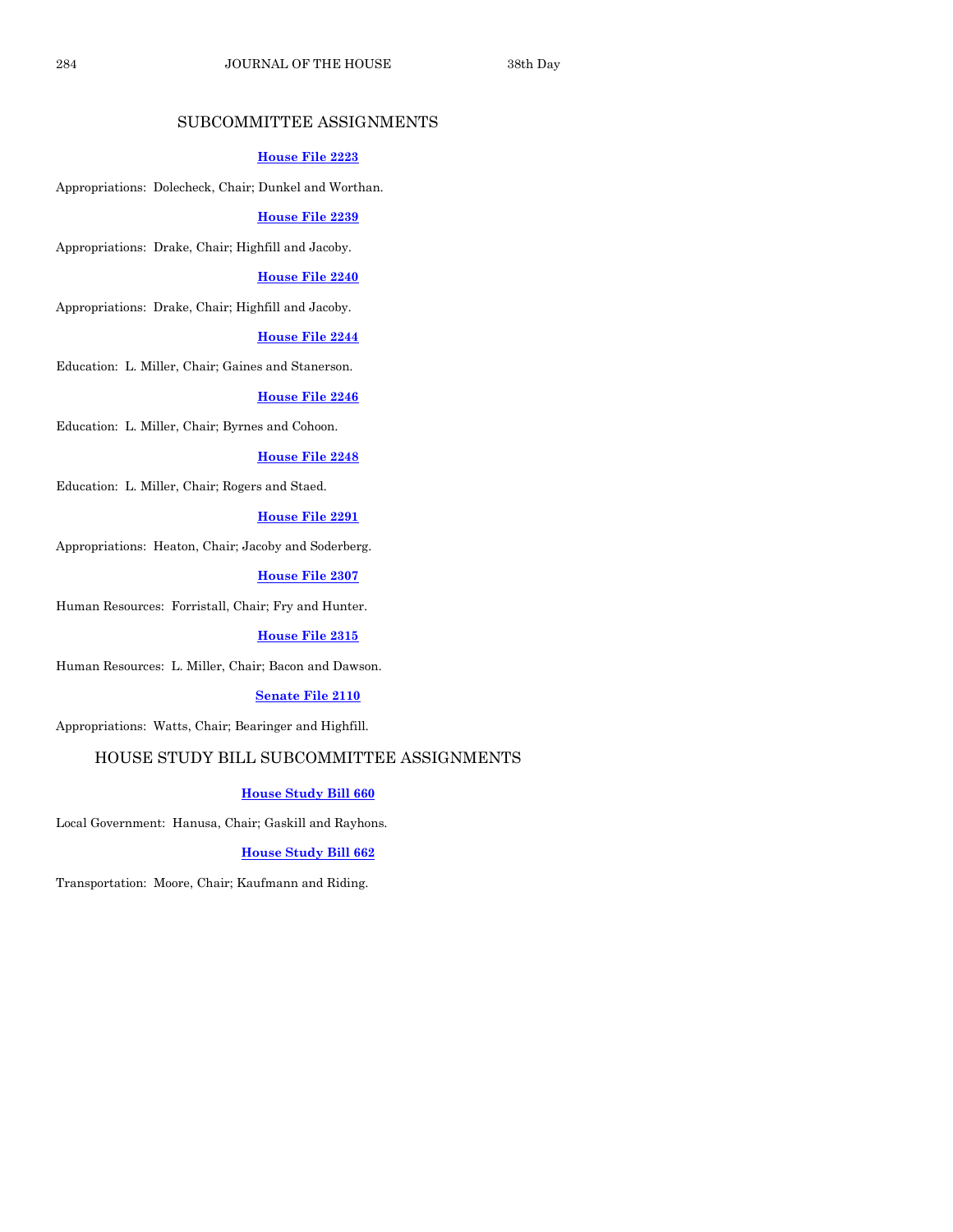#### **[House Study Bill 664](http://coolice.legis.iowa.gov/Cool-ICE/default.asp?Category=billinfo&Service=Billbook&frame=1&GA=85&hbill=HSB664)**

Transportation: Byrnes, Chair; Lykam and Moore.

#### COMMITTEE RECOMMENDATIONS

MR. SPEAKER: The Chief Clerk of the House respectfully reports that the following committee recommendations have been received and are on file in the office of the Chief Clerk:

#### CARMINE BOAL Chief Clerk of the House

#### COMMITTEE ON AGRICULTURE

**Committee Bill** (Formerly [House File 2006\)](http://coolice.legis.iowa.gov/Cool-ICE/default.asp?Category=billinfo&Service=Billbook&frame=1&GA=85&hbill=HF2006), extending the period of existence of the beginning farmer tax credit program.

Fiscal Note: **No**

Recommendation: **Amend and Do Pass** February 19, 2014.

**Committee Bill** (Formerly [House File 2123\)](http://coolice.legis.iowa.gov/Cool-ICE/default.asp?Category=billinfo&Service=Billbook&frame=1&GA=85&hbill=HF2123), relating to the spaying and neutering of pets, by establishing a board and fund, providing for an income tax checkoff, providing for special motor vehicle registration plates, establishing fees, and making appropriations.

Fiscal Note: **No**

Recommendation: **Amend and Do Pass** February 19, 2014.

Committee Bill (Formerly [House File 2210\)](http://coolice.legis.iowa.gov/Cool-ICE/default.asp?Category=billinfo&Service=Billbook&frame=1&GA=85&hbill=HF2210), relating to the establishment of an urban-ag academy under the board of regents.

Fiscal Note: **No**

Recommendation: **Do Pass** February 19, 2014.

**Committee Bill** (Formerly [House Study Bill 524\)](http://coolice.legis.iowa.gov/Cool-ICE/default.asp?Category=billinfo&Service=Billbook&frame=1&GA=85&hbill=HSB524), relating to corn promotion, including special referendums, the assessment of a checkoff, and voting and refund procedures, and making penalties applicable.

Fiscal Note: **No**

Recommendation: **Amend and Do Pass** February 19, 2014.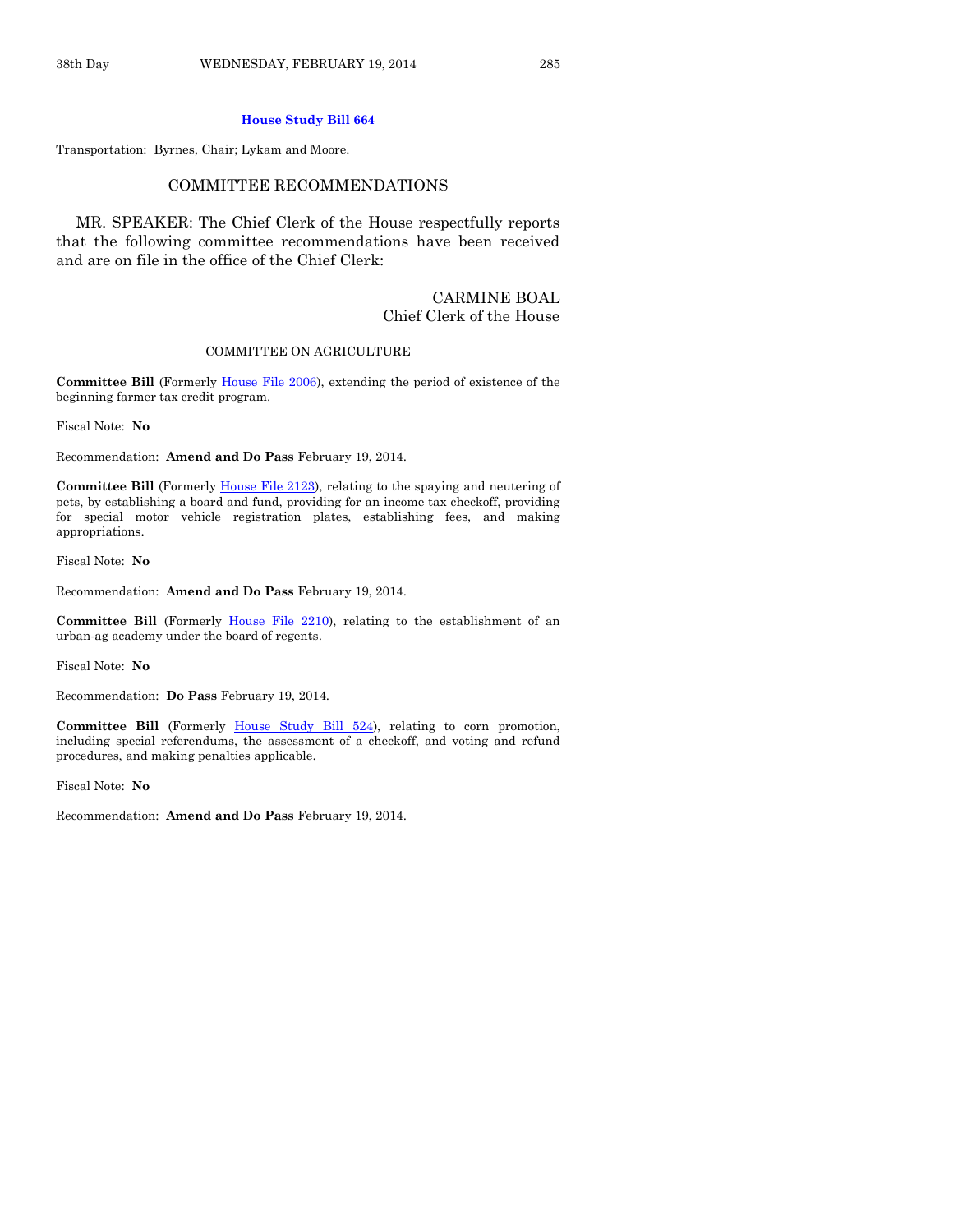#### COMMITTEE ON COMMERCE

**Committee Bill** (Formerl[y House Study Bill 518\),](http://coolice.legis.iowa.gov/Cool-ICE/default.asp?Category=billinfo&Service=Billbook&frame=1&GA=85&hbill=HSB518) modifying notification requirements applicable to underground facility excavations where underground facilities are present.

Fiscal Note: **No**

Recommendation: **Amend and Do Pass** February 19, 2014.

**Committee Bill** (Formerly [House Study Bill 552\)](http://coolice.legis.iowa.gov/Cool-ICE/default.asp?Category=billinfo&Service=Billbook&frame=1&GA=85&hbill=HSB552), relating to the supervision of orthotist or prosthetist assistants.

Fiscal Note: **No**

Recommendation: **Amend and Do Pass** February 19, 2014.

**Committee Bill** (Formerly [House Study Bill 642\)](http://coolice.legis.iowa.gov/Cool-ICE/default.asp?Category=billinfo&Service=Billbook&frame=1&GA=85&hbill=HSB642), relating to mutual-to-stock insurance company conversions.

Fiscal Note: **No**

Recommendation: **Do Pass** February 19, 2014.

**Committee Bill** (Formerly House [Study Bill 657\)](http://coolice.legis.iowa.gov/Cool-ICE/default.asp?Category=billinfo&Service=Billbook&frame=1&GA=85&hbill=HSB657), specifying procedures applicable to claims asserting stray electric current or voltage.

Fiscal Note: **No**

Recommendation: **Do Pass** February 19, 2014.

#### COMMITTEE ON ECONOMIC GROWTH

**Committee Bill** (Formerly [House File 2234\)](http://coolice.legis.iowa.gov/Cool-ICE/default.asp?Category=billinfo&Service=Billbook&frame=1&GA=85&hbill=HF2234), allowing private employers to grant a preference in hiring and promotion to veterans and certain spouses.

Fiscal Note: **No**

Recommendation: **Amend and Do Pass** February 19, 2014.

Committee Bill (Formerl[y House Study Bill 541\)](http://coolice.legis.iowa.gov/Cool-ICE/default.asp?Category=billinfo&Service=Billbook&frame=1&GA=85&hbill=HSB541), relating to the administration of the job training program and fund by the economic development authority and making an appropriation.

Fiscal Note: **No**

Recommendation: **Amend and Do Pass** February 19, 2014.

**Committee Bill** (Formerly [House Study Bill 618\)](http://coolice.legis.iowa.gov/Cool-ICE/default.asp?Category=billinfo&Service=Billbook&frame=1&GA=85&hbill=HSB618), providing for the reorganization of the Code provisions relating to the Iowa finance authority, revising and eliminating programs, including the beginning farm loan program, providing for existing tax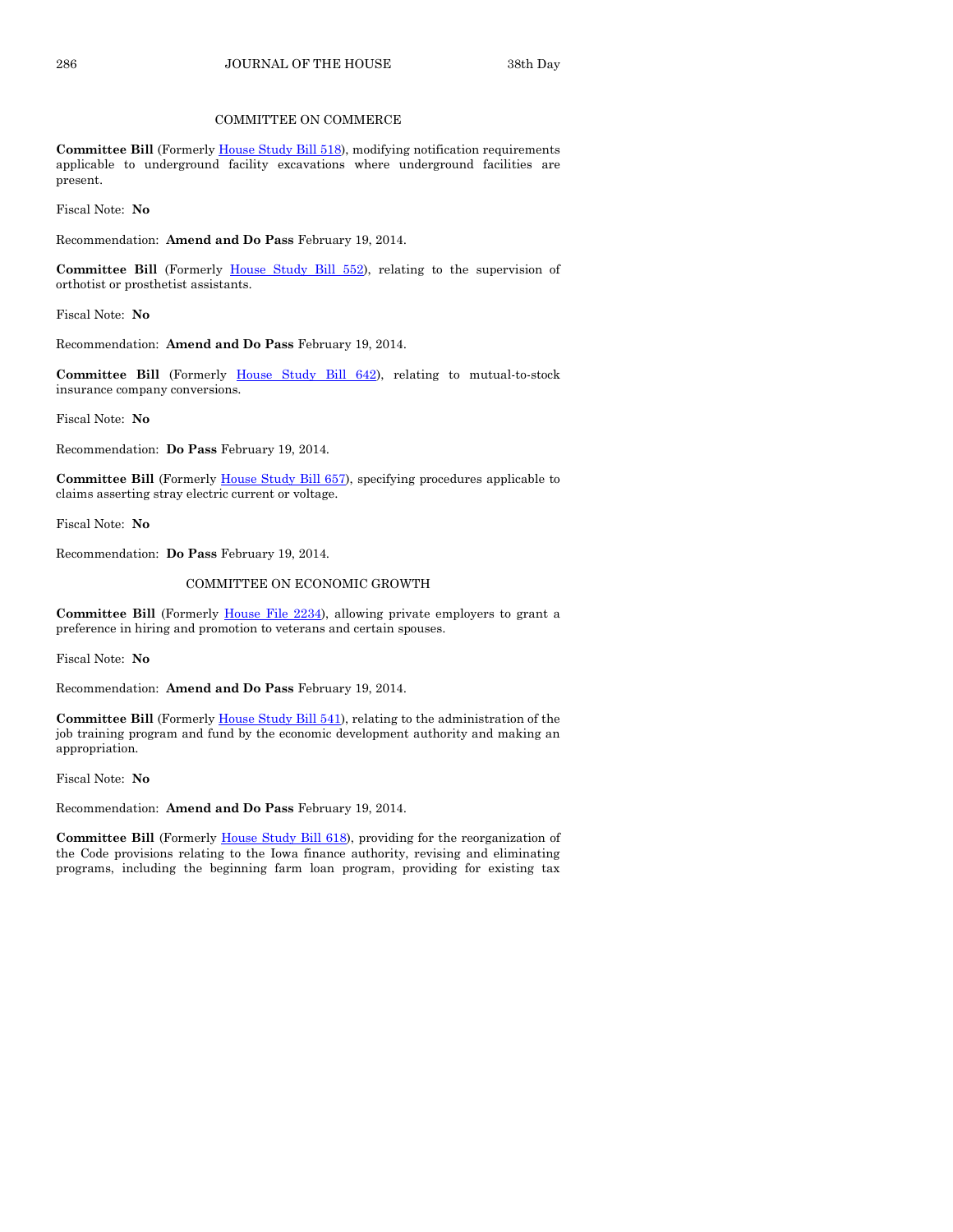credits, providing for the powers and duties of the authority, and including effective date provisions.

Fiscal Note: **No**

Recommendation: **Do Pass** February 19, 2014.

**Committee Bill** (Formerl[y House Study Bill 624\)](http://coolice.legis.iowa.gov/Cool-ICE/default.asp?Category=billinfo&Service=Billbook&frame=1&GA=85&hbill=HSB624), relating to the administration of the historic preservation and cultural and entertainment district tax credit program by the department of cultural affairs, providing for fees, and including applicability provisions.

Fiscal Note: **No**

Recommendation: **Amend and Do Pass** February 19, 2014.

#### COMMITTEE ON HUMAN RESOURCES

**Committee Bill** (Formerly [House File 2070\)](http://coolice.legis.iowa.gov/Cool-ICE/default.asp?Category=billinfo&Service=Billbook&frame=1&GA=85&hbill=HF2070), relating to state child care assistance program eligibility requirements.

Fiscal Note: **No**

Recommendation: **Amend and Do Pass** February 19, 2014.

**Committee Bill** (Formerly [House File 2097\)](http://coolice.legis.iowa.gov/Cool-ICE/default.asp?Category=billinfo&Service=Billbook&frame=1&GA=85&hbill=HF2097), relating to community-directed attendant care requirements, and including effective, retroactive, and applicability date provisions.

Fiscal Note: **No**

Recommendation: **Do Pass** February 19, 2014.

**Committee Bill** (Formerly [House File 2182\)](http://coolice.legis.iowa.gov/Cool-ICE/default.asp?Category=billinfo&Service=Billbook&frame=1&GA=85&hbill=HF2182), relating to the requirements for psychologist licensing.

Fiscal Note: **No**

Recommendation: **Do Pass** February 19, 2014.

Committee Bill (Formerly [House Study Bill 633\)](http://coolice.legis.iowa.gov/Cool-ICE/default.asp?Category=billinfo&Service=Billbook&frame=1&GA=85&hbill=HSB633), relating to crisis stabilization programs authorized by the department of human services.

Fiscal Note: **No**

Recommendation: **Amend and Do Pass** February 19, 2014.

**Committee Bill** (Formerly [House Study Bill 637\)](http://coolice.legis.iowa.gov/Cool-ICE/default.asp?Category=billinfo&Service=Billbook&frame=1&GA=85&hbill=HSB637), relating to the redesign of mental health and disabilities services administered by regions comprised of counties.

Fiscal Note: **No**

Recommendation: **Amend and Do Pass** February 19, 2014.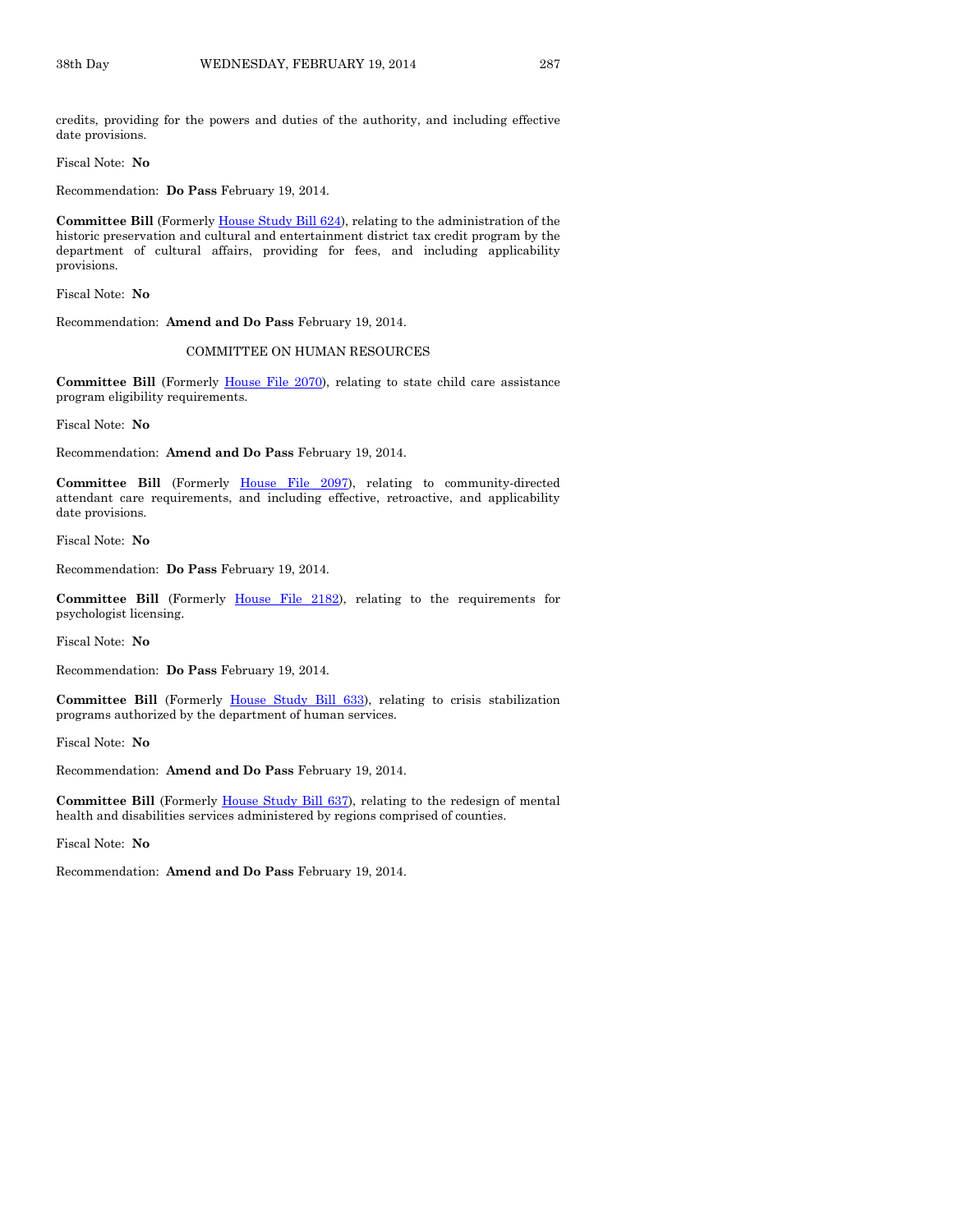Committee Bill (Formerly [House Study Bill 653\)](http://coolice.legis.iowa.gov/Cool-ICE/default.asp?Category=billinfo&Service=Billbook&frame=1&GA=85&hbill=HSB653), requiring the development and use of a standard process and form for prior authorization of prescription drug benefits.

Fiscal Note: **No**

Recommendation: **Amend and Do Pass** February 19, 2014.

COMMITTEE ON LOCAL GOVERNMENT

Committee Bill (Formerly [House File 289\)](http://coolice.legis.iowa.gov/Cool-ICE/default.asp?Category=billinfo&Service=Billbook&frame=1&GA=85&hbill=HF289), authorizing a city to use city reserve funds as a loan for certain projects.

Fiscal Note: **No**

Recommendation: **Amend and Do Pass** February 19, 2014.

Committee Bill (Formerly [House Study Bill 627\)](http://coolice.legis.iowa.gov/Cool-ICE/default.asp?Category=billinfo&Service=Billbook&frame=1&GA=85&hbill=HSB627), related to special exceptions and variances from city zoning regulations.

Fiscal Note: **No**

Recommendation: **Amend and Do Pass** February 19, 2014.

**Committee Bill** (Formerly [House Study Bill 626\)](http://coolice.legis.iowa.gov/Cool-ICE/default.asp?Category=billinfo&Service=Billbook&frame=1&GA=85&hbill=HSB626), relating to the period of time for issuing bonds by cities and counties for certain disaster-related purposes and including effective date provisions.

Fiscal Note: **No**

Recommendation: **Amend and Do Pass** February 19, 2014.

**Committee Bill** (Formerly [House Study Bill 655\)](http://coolice.legis.iowa.gov/Cool-ICE/default.asp?Category=billinfo&Service=Billbook&frame=1&GA=85&hbill=HSB655), creating a derelict building grant program and fund and making appropriations.

Fiscal Note: **No**

Recommendation: **Amend and Do Pass** February 19, 2014.

#### COMMITTEE ON NATURAL RESOURCES

**Committee Bill** (Formerly [House Study Bill 658\)](http://coolice.legis.iowa.gov/Cool-ICE/default.asp?Category=billinfo&Service=Billbook&frame=1&GA=85&hbill=HSB658), concerning liability protection for volunteers on state lands.

Fiscal Note: **No**

Recommendation: **Do Pass** February 19, 2014.

#### COMMITTEE ON PUBLIC SAFETY

**Committee Bill** (Formerly [House File 2114\)](http://coolice.legis.iowa.gov/Cool-ICE/default.asp?Category=billinfo&Service=Billbook&frame=1&GA=85&hbill=HF2114), relating to the murder of a peace officer, reserve peace officer, correctional officer, jailer, public employee, or hostage, and providing penalties.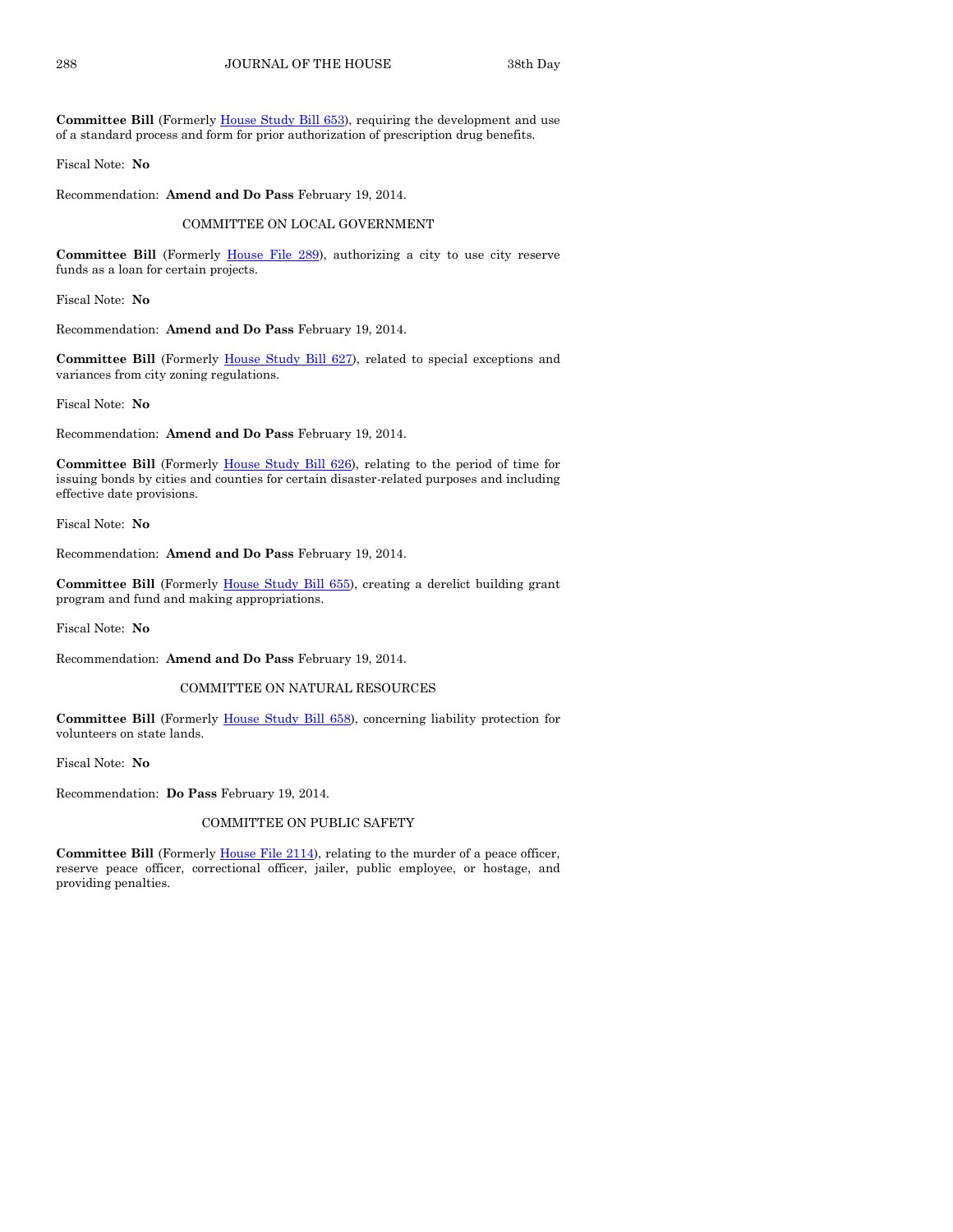Fiscal Note: **No**

Recommendation: **Amend and Do Pass** February 19, 2014.

**Committee Bill** (Formerly [House File 2116\)](http://coolice.legis.iowa.gov/Cool-ICE/default.asp?Category=billinfo&Service=Billbook&frame=1&GA=85&hbill=HF2116), prohibiting the disclosure of personal information except under specified circumstances and providing penalties.

Fiscal Note: **No**

Recommendation: **Amend and Do Pass** February 19, 2014.

Committee Bill (Formerly [House Study Bill 545\)](http://coolice.legis.iowa.gov/Cool-ICE/default.asp?Category=billinfo&Service=Billbook&frame=1&GA=85&hbill=HSB545), relating to emergency management assistance in a disaster emergency concerning emergency personnel and mutual aid arrangements and agreements.

Fiscal Note: **No**

Recommendation: **Amend and Do Pass** February 19, 2014.

Committee Bill (Formerly [House Study Bill 546\)](http://coolice.legis.iowa.gov/Cool-ICE/default.asp?Category=billinfo&Service=Billbook&frame=1&GA=85&hbill=HSB546), relating to the possession of precursor substances used to manufacture controlled substances, and providing penalties.

Fiscal Note: **No**

Recommendation: **Do Pass** February 19, 2014.

**Committee Bill** (Formerl[y House Study Bill 595\)](http://coolice.legis.iowa.gov/Cool-ICE/default.asp?Category=billinfo&Service=Billbook&frame=1&GA=85&hbill=HSB595), establishing a mass notification and emergency messaging system fund.

Fiscal Note: **No**

Recommendation: **Amend and Do Pass** February 19, 2014.

**Committee Bill** (Formerly [House Study Bill 640\)](http://coolice.legis.iowa.gov/Cool-ICE/default.asp?Category=billinfo&Service=Billbook&frame=1&GA=85&hbill=HSB640), adding the hallucinogenic substance kratom to the list of schedule I controlled substances, and providing penalties.

Fiscal Note: **No**

Recommendation: **Do Pass** February 19, 2014.

#### COMMITTEE ON STATE GOVERNMENT

**Committee Bill** (Formerly [House Joint Resolution 2005\)](http://coolice.legis.iowa.gov/Cool-ICE/default.asp?Category=billinfo&Service=Billbook&frame=1&GA=85&hbill=HJR2005), nullifying racing and gaming commission rules related to the appeal of certain administrative actions and including effective date provisions.

Fiscal Note: **No**

Recommendation: **Do Pass** February 19, 2014.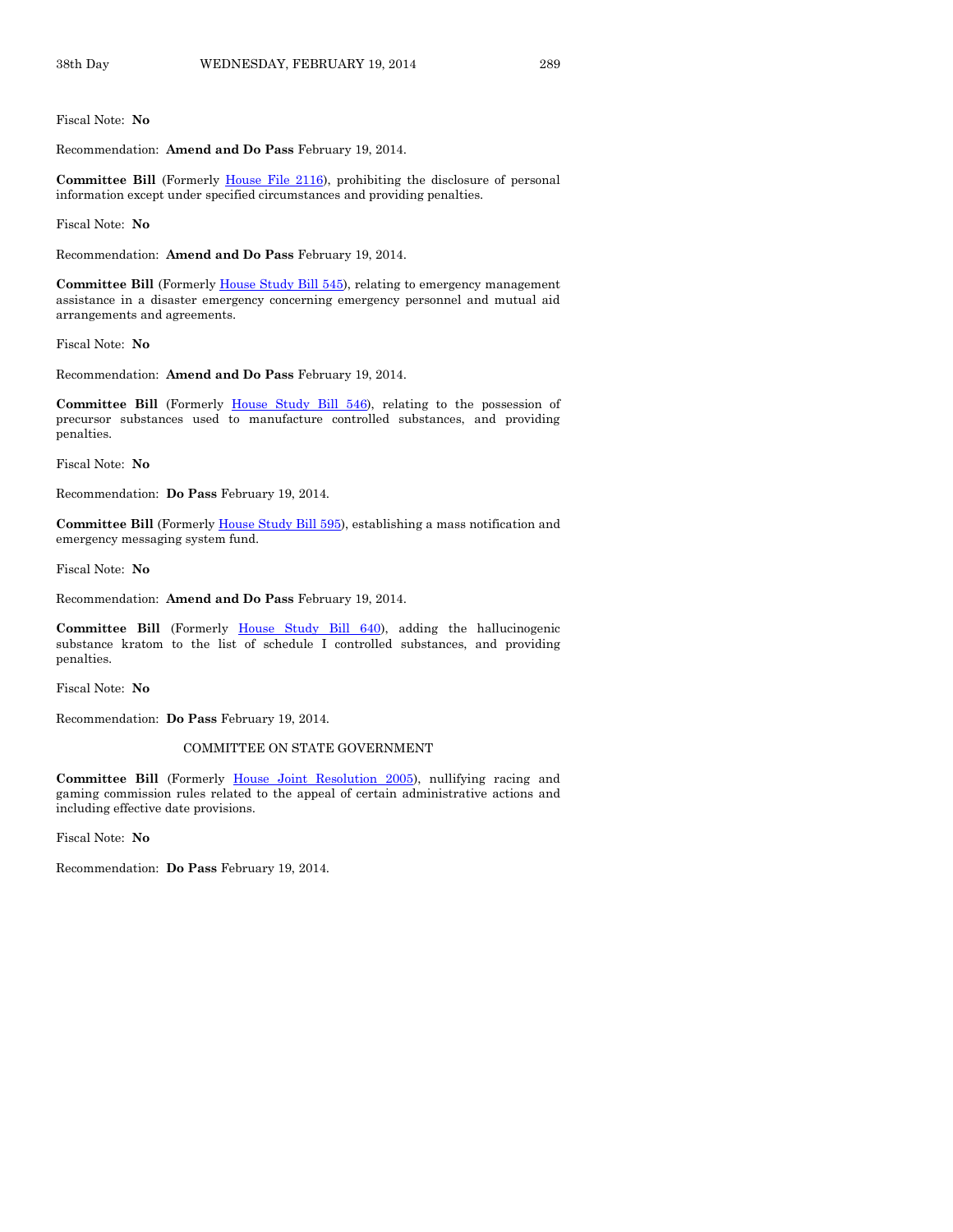**Committee Bill** (Formerly [House File 2015\)](http://coolice.legis.iowa.gov/Cool-ICE/default.asp?Category=billinfo&Service=Billbook&frame=1&GA=85&hbill=HF2015), relating to the establishment of a committee to study professional licenses administered or supervised by the department of public health.

Fiscal Note: **No**

Recommendation: **Amend and Do Pass** February 19, 2014.

**Committee Bill** (Formerly [House File 2083\)](http://coolice.legis.iowa.gov/Cool-ICE/default.asp?Category=billinfo&Service=Billbook&frame=1&GA=85&hbill=HF2083), concerning requirements for state purchasing from prison industries.

Fiscal Note: **No**

Recommendation: **Amend and Do Pass** February 19, 2014.

**Committee Bill** (Formerly [House File 2128\)](http://coolice.legis.iowa.gov/Cool-ICE/default.asp?Category=billinfo&Service=Billbook&frame=1&GA=85&hbill=HF2128), relating to fantasy sports contests.

Fiscal Note: **No**

Recommendation: **Do Pass** February 19, 2014.

**Committee Bill** (Formerly [House File 2157\)](http://coolice.legis.iowa.gov/Cool-ICE/default.asp?Category=billinfo&Service=Billbook&frame=1&GA=85&hbill=HF2157), relating to state agency decision making.

Fiscal Note: **No**

Recommendation: **Do Pass** February 19, 2014.

**Committee Bill** (Formerly [House Study Bill 533\)](http://coolice.legis.iowa.gov/Cool-ICE/default.asp?Category=billinfo&Service=Billbook&frame=1&GA=85&hbill=HSB533), relating to employment, disciplinary, and other procedures for entities regulated by the department of inspections and appeals, and including applicability provisions.

Fiscal Note: **No**

Recommendation: **Amend and Do Pass** February 18, 2014.

**Committee Bill** (Formerly [House Study Bill 574\)](http://coolice.legis.iowa.gov/Cool-ICE/default.asp?Category=billinfo&Service=Billbook&frame=1&GA=85&hbill=HSB574), providing for the licensing of polysomnographic technologists, making penalties applicable, and including effective date provisions.

Fiscal Note: **No**

Recommendation: **Amend and Do Pass** February 18, 2014.

**Committee Bill** (Formerly [House Study Bill 576\)](http://coolice.legis.iowa.gov/Cool-ICE/default.asp?Category=billinfo&Service=Billbook&frame=1&GA=85&hbill=HSB576), concerning the Iowa public employees' retirement system and including effective date and retroactive applicability provisions.

Fiscal Note: **No**

Recommendation: **Amend and Do Pass** February 19, 2014.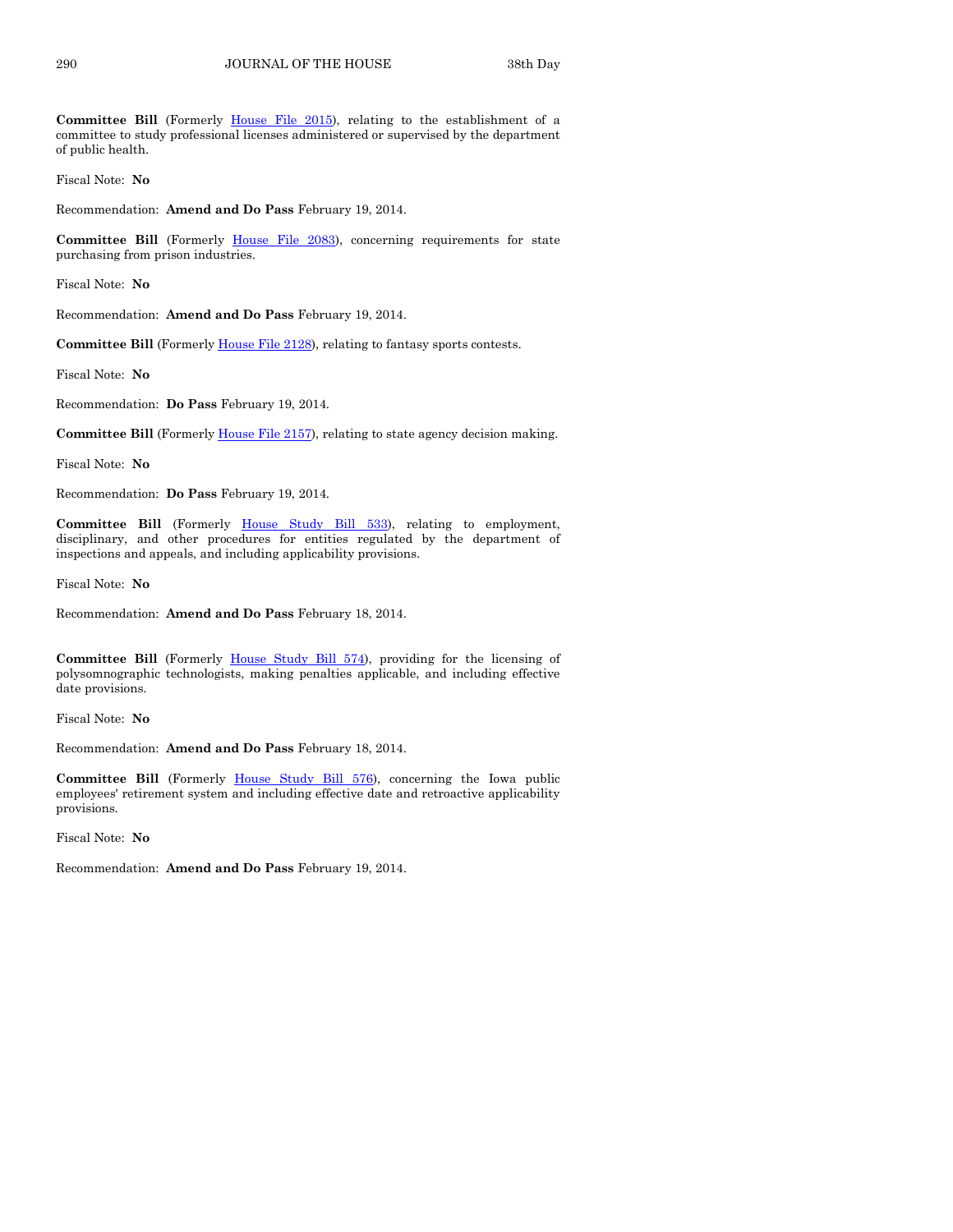Committee Bill (Formerly [House Study Bill 606\)](http://coolice.legis.iowa.gov/Cool-ICE/default.asp?Category=billinfo&Service=Billbook&frame=1&GA=85&hbill=HSB606), relating to the administration and operation of the Iowa communications network.

Fiscal Note: **No**

Recommendation: **Amend and Do Pass** February 18, 2014.

**Committee Bill** (Formerly [House Study Bill 621\)](http://coolice.legis.iowa.gov/Cool-ICE/default.asp?Category=billinfo&Service=Billbook&frame=1&GA=85&hbill=HSB621), concerning live dog racing at parimutuel dog racetracks, simultaneously telecast wagering, establishing fees, and including effective date provisions.

Fiscal Note: **No**

Recommendation: **Amend and Do Pass** February 19, 2014.

**Committee Bill** (Formerly [House Study Bill 622\)](http://coolice.legis.iowa.gov/Cool-ICE/default.asp?Category=billinfo&Service=Billbook&frame=1&GA=85&hbill=HSB622), relating to the terms of appointees to vacancies in elective city office.

Fiscal Note: **No**

Recommendation: **Do Pass** February 19, 2014.

**Committee Bill** (Formerly [House Study Bill 630\)](http://coolice.legis.iowa.gov/Cool-ICE/default.asp?Category=billinfo&Service=Billbook&frame=1&GA=85&hbill=HSB630), relating to the administration of elections and voter registration by modifying the close of registration prior to a primary election, requiring that absentee ballots be received before the polls close on election day, and allowing for changes to the envelopes provided to absentee voters.

Fiscal Note: **No**

Recommendation: **Do Pass** February 18, 2014.

#### COMMITTEE ON TRANSPORTATION

**Committee Bill** (Formerly [House Study Bill 547\)](http://coolice.legis.iowa.gov/Cool-ICE/default.asp?Category=billinfo&Service=Billbook&frame=1&GA=85&hbill=HSB547), concerning the employment of motor vehicle enforcement officers.

Fiscal Note: **No**

Recommendation: **Amend and Do Pass** February 19, 2014.

Committee Bill (Formerly [House Study Bill 596\)](http://coolice.legis.iowa.gov/Cool-ICE/default.asp?Category=billinfo&Service=Billbook&frame=1&GA=85&hbill=HSB596), relating to driving on a roadway laned for traffic, and making penalties applicable.

Fiscal Note: **No**

Recommendation: **Amend and Do Pass** February 19, 2014.

**Committee Bill** (Formerly [House Study Bill 662\)](http://coolice.legis.iowa.gov/Cool-ICE/default.asp?Category=billinfo&Service=Billbook&frame=1&GA=85&hbill=HSB662), relating to the operation of allterrain vehicles on highways, and making penalties applicable.

Fiscal Note: **No**

Recommendation: **Do Pass** February 19, 2014.